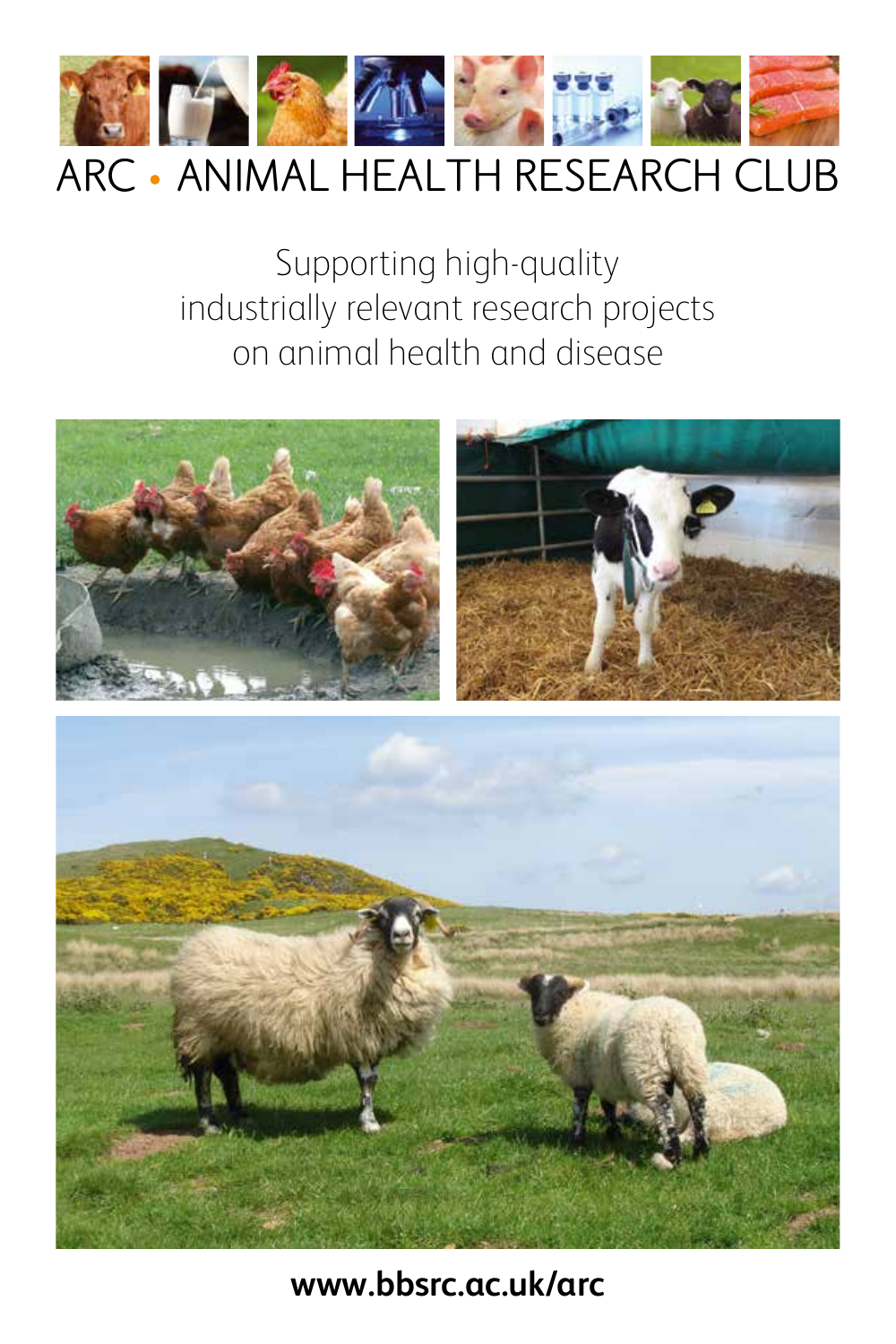## Animal Health Research Club (ARC)

Delivering global food security means providing a sustainable, secure supply of good quality food from less land and with more efficient use of inputs. Food security is a key strategic priority for the Biotechnology and Biological Sciences Research Council (BBSRC) and we are contributors to Global Food Security, a partnership bringing together the food related research interests of the relevant Research Councils, Government Departments, Devolved Governments and Executive Agencies.

Through discussions with industry, animal health has been identified as an area where targeted research is required. The cost of animal diseases to the UK economy can be very high– for example the 2001 outbreak of Foot and Mouth cost the UK £8bn and the long-term risk of dealing with exotic diseases costs UK industry approximately £100M per year. Resistance to disease has been highlighted as a priority area where increased investment in pre-competitive, innovative and industrially relevant research activity would underpin the capacity for the sector to tackle endemic and emerging pest and disease problems.

In line with its Business Interaction Strategy, BBSRC established the Animal Health Research Club (ARC) to bring together industry and the research community to support **research that improves our understanding of resistance to pests and diseases in farmed animals**. The club will generate knowledge and improve skills in the research community to provide valuable pre-competitive outputs for the animal

breeding, pharmaceutical and production industry sectors.

This booklet provides information about the research challenges that are tackled through ARC funding, the benefits of industrial participation, and case studies of proposals that have been funded by the Club.

*'The fifteen ARC projects are now up and running and cover a wide range of approaches to combating important infectious diseases of livestock. Several have established close links with industrial club members, with further links being promoted through regular dissemination meetings.* 

*Projects address a range of livestock diseases caused by viral, parasitic and bacterial pathogens using state of the art technologies and current progress suggests that novel exploitable results will lead to new methods of disease control. Research is being directed at generating the tools to develop novel lines of sheep, cattle and poultry resistant to major diseases, to improve and develop vaccines and to understand complex diseases in order to implement improved interventions.* 

*The Knowledge Transfer Nework (KTN) is delighted to see effective and interesting research taking place in ARC that reflects the needs of the industry.'*

**Andy Tait and Callum Harvey, Biosciences KTN**



**ARC Coordinators**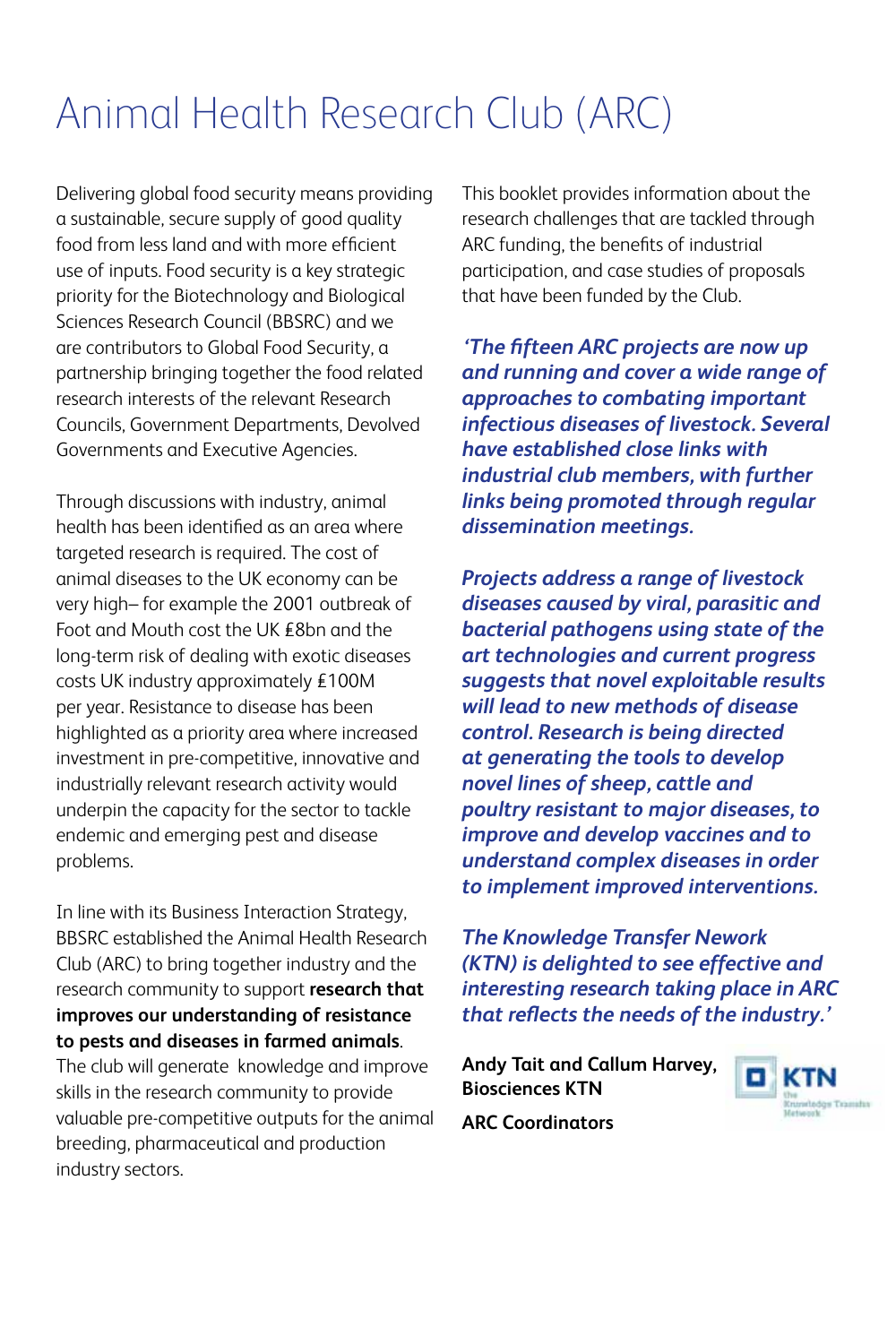# Research Challenges Industry Benefits

The focus of research funded through ARC is on improving the resistance of farmed animals to pests and disease and this includes cattle for beef and dairy, pigs, sheep, poultry and salmon. Projects address key challenges to industry through pre-competitive, innovative and excellent science.

Research on resistance to pests and diseases will help to ensure a secure supply of sufficient, safe and nutritious food for the benefit of the UK and internationally whilst contributing to reduced environmental impact and improved animal welfare.

#### **ARC's research challenges are:**

- Understanding the basis of resistance/ resilience to pests and diseases in farmed animal species
- Developing novel tools for defining disease biomarkers and phenotypes to inform breeding strategies for subclinical diseases and increased disease resistance
- **Understanding variation in vaccine** responsiveness, immuno-competence at different developmental stages and disease outcomes
- Determining the effects of selection for production traits on immune function Industry benefits

#### Involvement in ARC provides industry partners with the following benefits:

- **Opportunity to work with leading** researchers
- Involvement in innovative research to support and strengthen the sector
- Access to new knowledge and tools
- Access to intellectual property arising from the research, to allow further development or commercial exploitation of results
- Exposure to a wider industrial and scientific network
- **Information and advice relating to Research** Council activities
- **Public promotion and recognition through** the initiative
- Opportunity to help foster succession in the Animal Health Research base and a pipeline of highly skilled recruits to industry

ARC has 12 company members who contribute to funding research and take part in directing the Club's activities. ARC has a total budget of approximately £9.5M:

- **£965k** Industrial membership subscriptions
- **£500k** The Scottish Government
- **£8M** BBSRC

*'The Animal Health Research Club is delivering a suite of projects across the dairy, beef, sheep and pig sectors that will provide science to underpin improved performance of livestock, contributing to the improved sustainability of our levy payers. We are excited to see the outcomes of this research and work with the research teams to deliver these into knowledge exchange for our industry.'*

#### **Chris Lloyd**

**Director of Research and Development and Knowledge Exchange (Livestock), AHDB**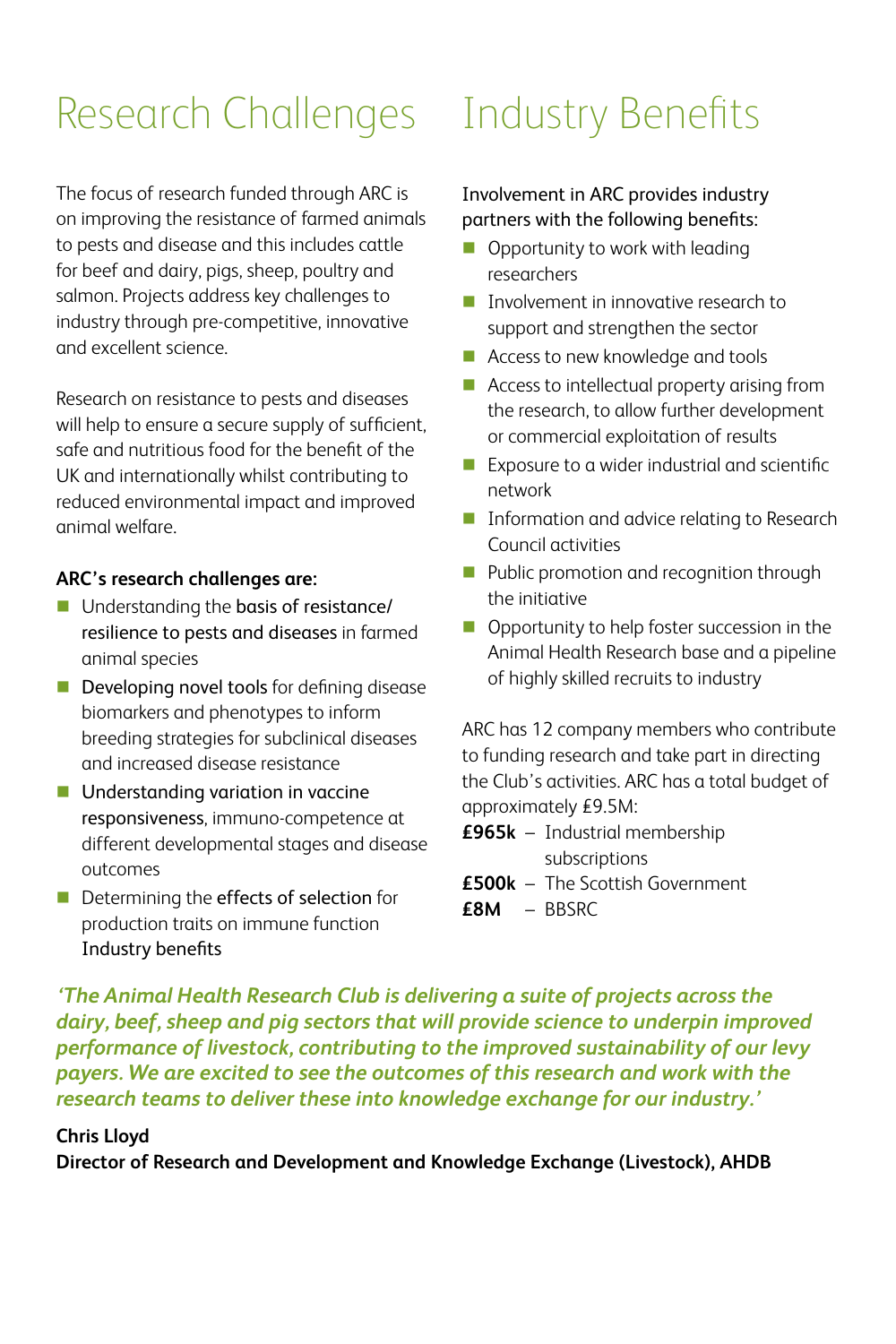### The Roslin Institute



#### **Engineering resistance to Porcine Reproductive and Respiratory Syndrome Virus (PRRSV)**

*Professor Alan Archibald, Professor, Bruce Whitelaw, Dr Simon Lillico and Dr Tahar Ait-Ali from The Roslin Institute, University of Edinburgh*

Porcine Reproductive and Respiratory Syndrome (PRRS) is a viral disease of pigs that causes major economic losses. Whilst limited control has been brought about by changes in biosecurity and vaccination, PRRS still has major impacts on pig health and welfare and is the most costly disease to the pig industries worldwide. New PRRS virus (PRRSV) variants have demonstrated the potential to be even more devastating than endemic strains.

PRRSV is a rapidly evolving small enveloped RNA virus which infects subpopulations of differentiated macrophages, with alveolar macrophages being the major target cells. There is convincing evidence for host genetic variation in responses to and outcomes of PRRSV infection. Thus, there is scope for genetically improving traits related to the capacity of pigs to tolerate or even totally resist PRRS infection and disease. Breeding for disease resistance is however constrained by the nature of the available genetic variation in susceptibility to infection. Whilst evidence for genetic variation in host responses to infection with PRRSV exists, the genetic control of these responses is polygenic and there is no evidence to date of major genes conferring complete resistance to PRRSV.

The increased efficiency and precision of methods to genetically modify farmed animals offers alternative approaches to generate animals which are genetically resistant to specific pathogens. The approaches to engineering resistance to a viral pathogen, such as PRRSV, include interfering with the receptor(s) through which the virus gains entry, viral uncoating or replication.



The ARC research team at the pig facility. ©*The Roslin Institute, University of Edinburgh*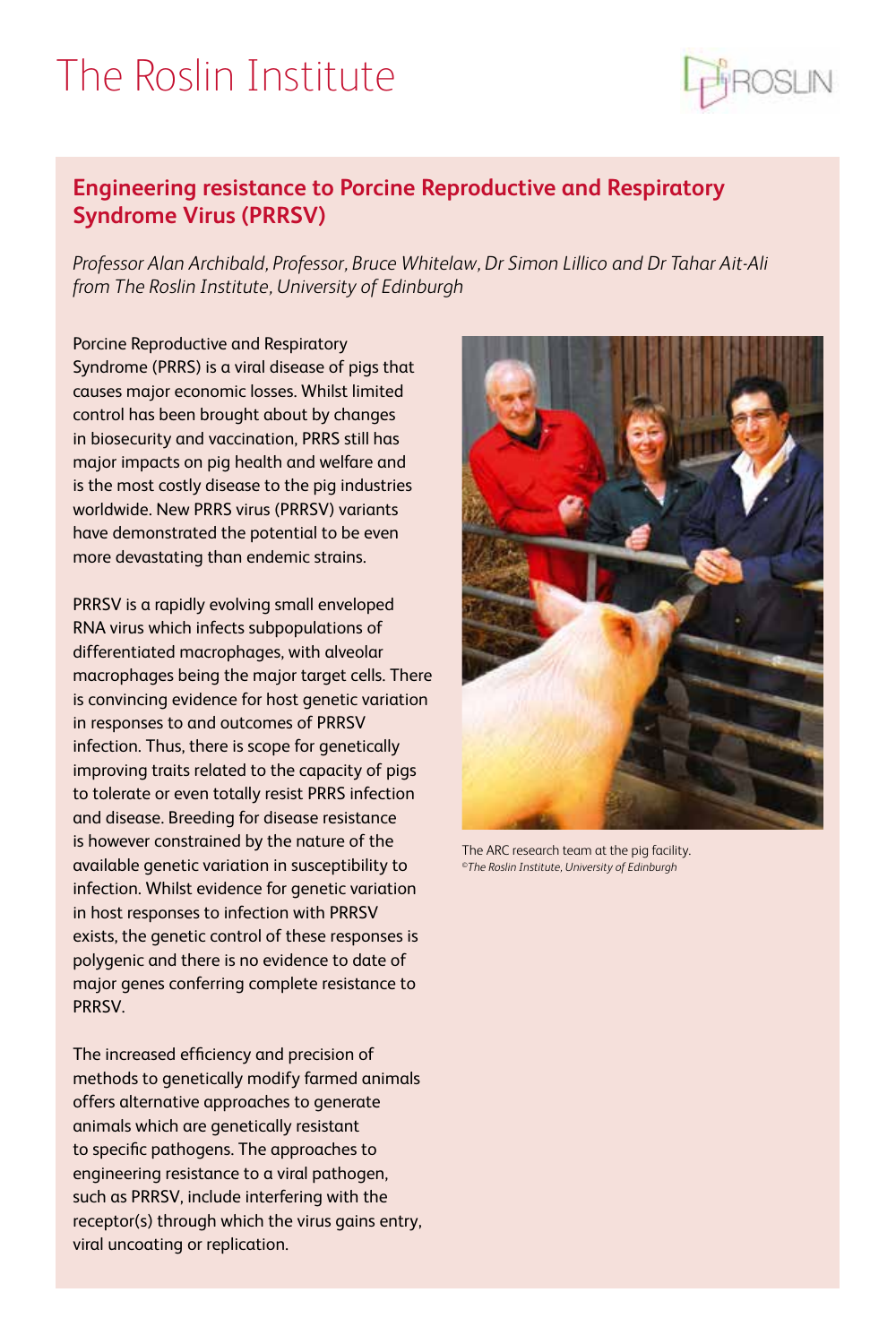## The University of Warwick

### THE UNIVERSITY OF

#### **Are microbiomes important to mammary gland health in dairy cows?**

*Dr Kevin Purdy, Professor Laura Green, Dr Edward Mark Smith – University of Warwick Professor Martin Green, Dr Andrew Bradley – University of Warwick*

Mastitis, a bacterial infection of the udder (mammary gland), is the most common cause of disease and death in dairy cows. Each year around 50% of cows suffer from mastitis and about 1 in 4 of these cows die or are culled. Mastitis is managed by good hygiene along with treatment and/or prevention with antibiotics administered via the teat when a cow stops milking.

Over 150 types of bacteria can cause mastitis with 5 types responsible for most cases. Understanding and developing vaccines for individual strains of bacteria, has not led to better control of mastitis or a reduction in mastitis occurrence.

Evidence exists that cows with udders that are already colonised by certain bacterial species are the least likely to suffer from mastitis. In these udders the bacteria present cause very little inflammation and do not reduce milk quality. It is not understood what happens that leads to cows changing from carrying low levels of apparently harmless bacteria in the udder and suffering no disease to then going on to develop mastitis.

Several species of bacteria living together (a community) are found in many sites of an animal's body and disease can occur when the balanced bacterial community is disturbed allowing one bacterial strain to dominate.

This research hypothesises that a natural community of bacteria exist in the cow udder before the cow is first suckled by its calf and that this community plays an important part in preventing mastitis. Modern molecular



© *Roberto Burgos* 

technologies have made it possible to detect and identify all the bacterial species present in a milk sample without having to grow them, researchers will investigate:

- At which time point bacteria can first be detected in the udders of young calves and heifers.
- $\blacksquare$  How the bacteria in the udder change over time from when a cow is treated with antibiotics at the beginning of the dry period through to the birth of its next calf and for the following 4 weeks, the period when cows are most likely to get mastitis..

800 mammary gland quarter sample sets will be investigated to see how the microbial community forms and changes over time at drying off, with calving, milking, mastitis, and treatment with antibiotics and whether it remains stable if not disturbed by disease and treatment. Statistical analysis will be used to determine whether specific bacteria or combinations of bacteria help protect against mastitis, how antibiotics affect the management and control of the disease and produce ideas for new strategies to develop and maintain cow health and milk output and quality.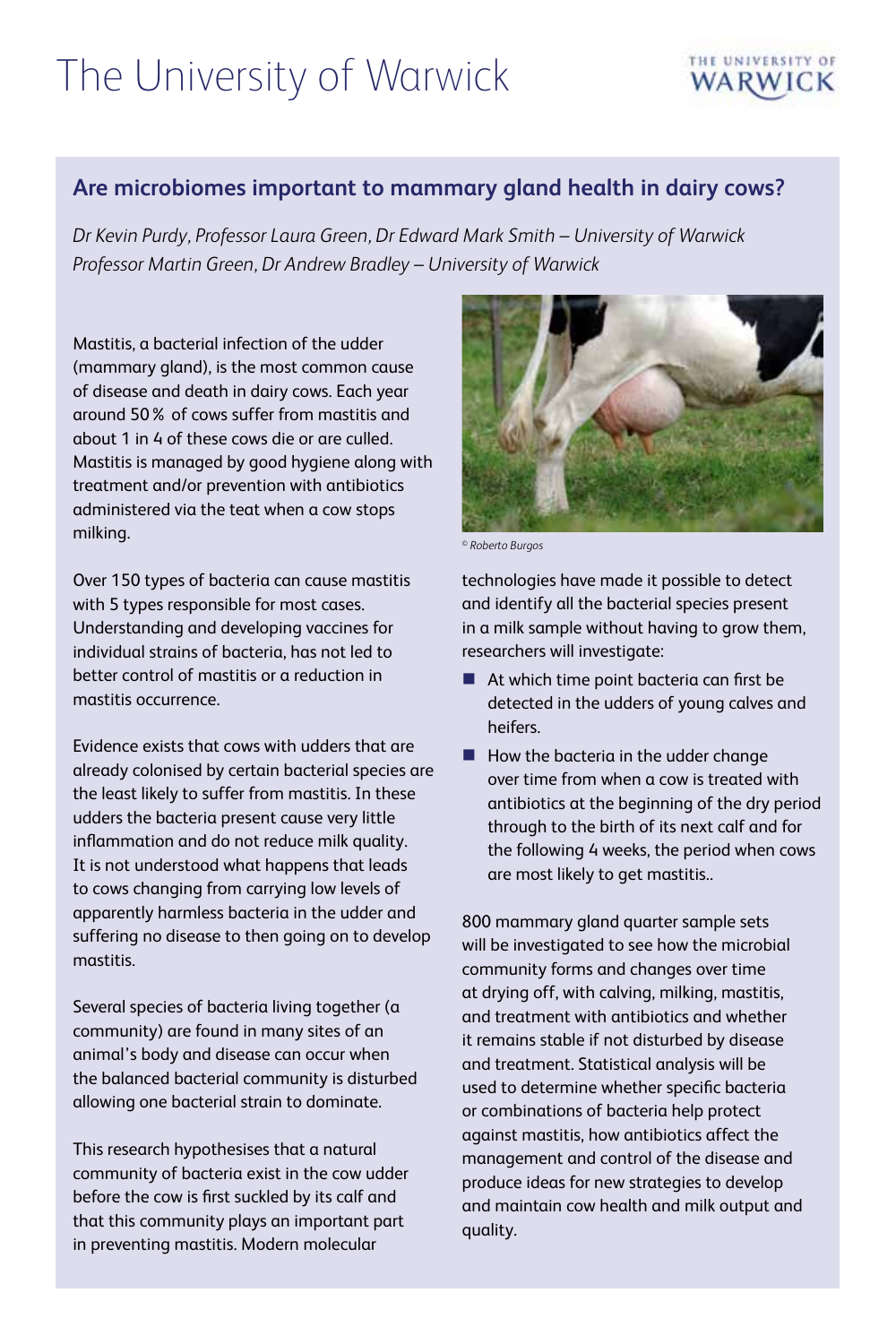## The Pirbright Institute



#### **Selection versus mutation: reducing the risk of vaccine reversion**

*Professor Paul Britton and Dr John Hammond – The Pirbright Institute Professor Daniel Haydon – University of Glasgow* 

Vaccination against infectious bronchitis virus (IBV), an endemic virus causing severe disease outbreaks in chickens, is essential in the poultry industry to prevent infection and ensure that the productivity of the industry remains above sustainable levels.

Effective and economically viable vaccines against IBV are mainly produced from pathogenic virus strains by passing in eggs approximately one hundred times. During these passages the virus accumulates multiple sequence variations from the original pathogenic sequence, leading to attenuation of the virus. These live attenuated vaccines have lost their ability to cause disease but still elicit a protective immune response in the chicken against future infection. As these are live viruses the potential exists for reversion back to a pathogenic form.

Understanding how different pressures influence the attenuation process is essential to the development of future vaccines and to reduce the threat of reversion. This study will use passaged pathogenic IBV strains produced in

Infectious bronchitis virus. © CDC Public Health Image Library ID number 4814

the same way as vaccines. In parallel a unique system that allows the passage of a single virus clone rather than a mixed virus population will also be used. Contemporary deep sequencing technology will be used to study, in fine resolution, the molecular changes occurring during the attenuation process. This will reveal, for the first time, how a mixed population of virus changes during vaccine manufacture and the extent to which individual viruses can mutate. These results will then inform a series of studies that manipulate the forces that drive virus change.

Ultimately this research will reveal how IBV is attenuated by egg passage and identify key regions of the genome that prevent the virus from causing disease but do not impair its potential as a vaccine. By understanding and manipulating the processes that govern virus attenuation and vaccine production, researchers aim to identify ways to reduce the danger of vaccine strain reversion that is responsible for damaging disease outbreaks.

*'We welcome this Selection Versus Mutation initiative as one of the main concerns in the development of live vaccines is reversion to virulence. If after a long money consuming attenuation process your candidate vaccine virus appears to revert to virulence in your safety studies you need start from scratch again. Everybody will benefit if we would have better control on these processes.'*

**Harm Geerligs, Zoetis**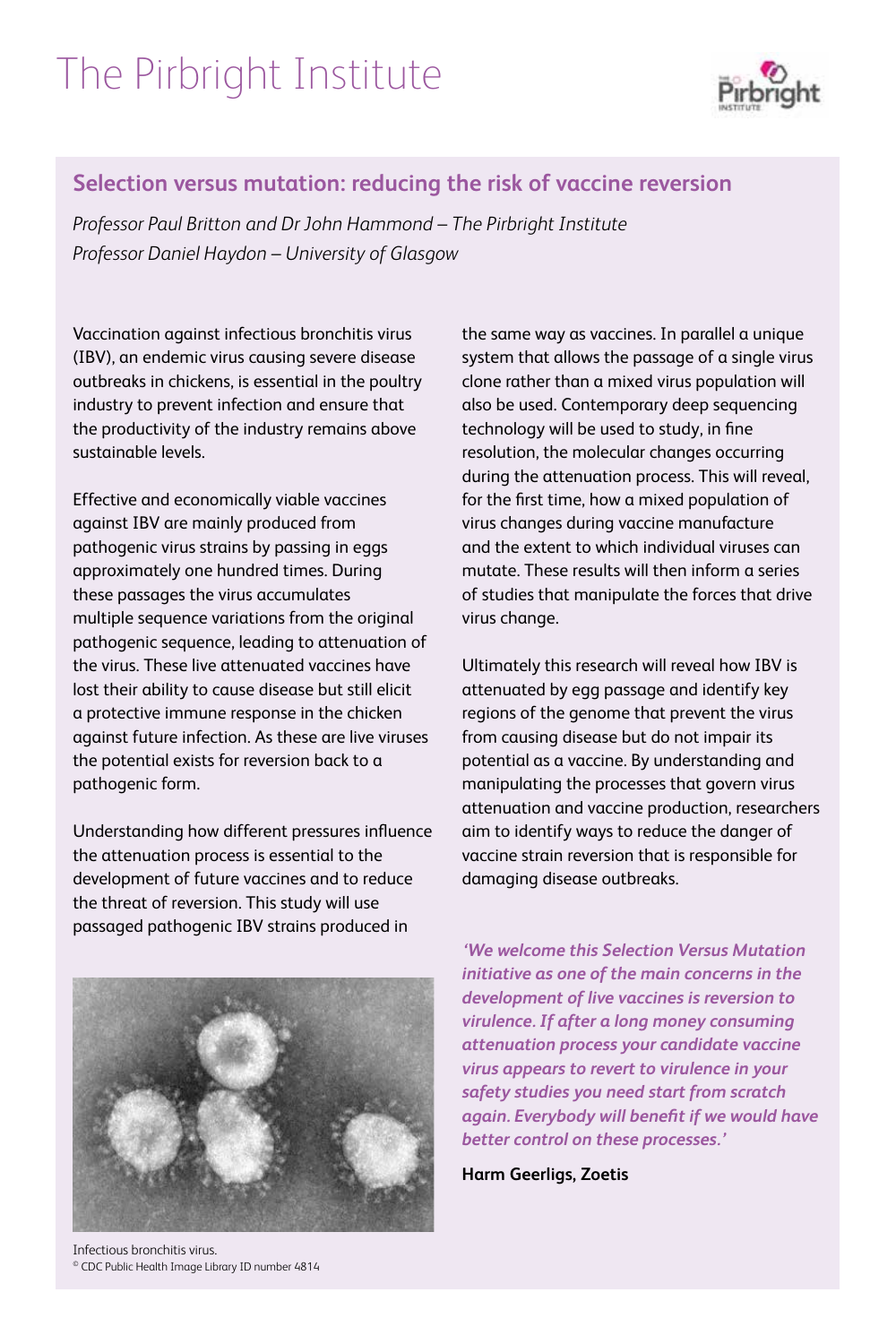### The Roslin Institute



*Professor Liz Glass, Professor Stephen, Bishop, Professor John Woolliams – University of Edinburgh, The Roslin Institute, working with Professor Mike Coffey, Scottish Rural Colleges and Drs Robin Skuce, Adrian Allen and Stanley McDowell, Agri-Food and Biosciences Institute, Northern Ireland.* 

Despite over sixty years of costly eradication programmes, Bovine tuberculosis (bTB), a chronic respiratory disease caused by the bacterium, Mycobacterium bovis, remains an increasing problem in cattle herds in the UK and Republic of Ireland. bTB has major economic, trade, health and welfare impacts on the cattle industry worldwide and poses a risk to humans, other domesticated, feral and wild animal populations.

Eradication programmes include the slaughter of animals which are positive for a skin test which indicates bTB infection. Alternative control strategies are urgently needed as previous studies suggested that cattle differ genetically in their risk of bTB, opening up the possibility of genetic selection for decreased risk of bTB.

Breeding livestock for more favourable traits is becoming faster and more accurate through advances in genomic resources and information, including new genotyping tools such as high density single nucleotide polymorphism chips. These 'chips' consist of thousands of SNP markers which can relate variation across the genome to variation seen in traits. Researchers will conduct a meta-analysis of large datasets based on SNP chip genotypes linked to bTB phenotypes derived from statutory data from dairy cattle herds in the UK and Republic of Ireland. These will be exploited to develop genomic predictors of bTB infection which could then be directly applied by the cattle industry to select for bTB resistance.

The researchers will ensure that selection for bTB resistance is not detrimental to other desirable



Holstein Friesian dairy cows. © The University of Edinburgh used with the kind permission of The Roslin Institute, The University of Edinburgh.

traits by determining the genetic relationship of bTB resistance with milk production and other economically important features. By sequencing the genomes of individual cattle they hope to pinpoint the exact genetic changes which cause bTB resistance, improving the accuracy of the genetic predictors across generations. These results will enable scientists to explore the underlying basis for resistance to M. bovis infection, which could lead to designing better control strategies.

*'Bovine tuberculosis (bTB) remains a seemingly intractable problem in the UK and a challenge to come up with new solutions. ARC has provided a great opportunity for us to take our research on genetics of bTB to the next stage - developing genomic predictors for bTB resistance in dairy cattle. This clearly defined practical outcome can potentially be directly applied by the cattle industry and could play a significant role in future control strategies.'* 

**Professor Liz Glass, Principle Investigator** 

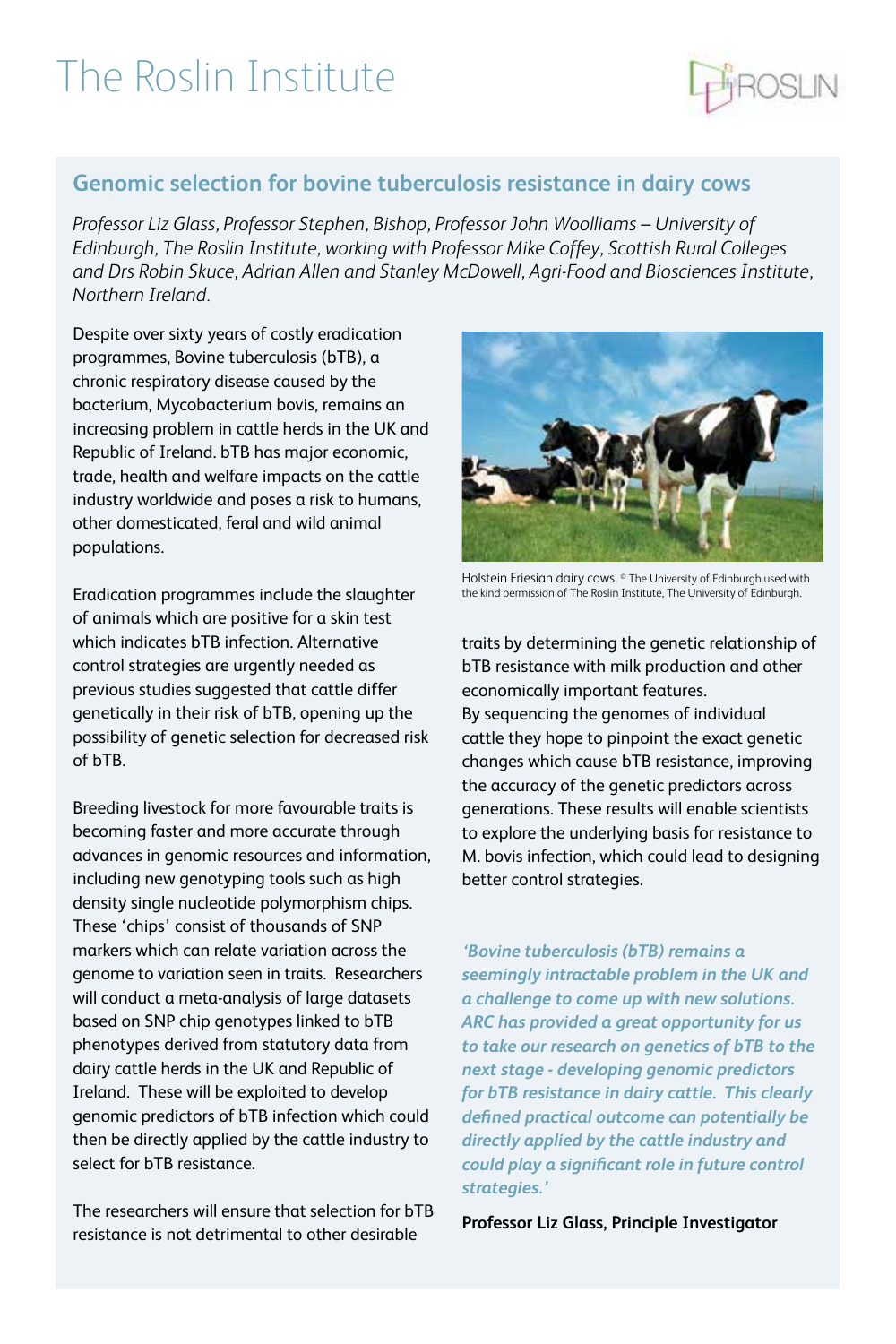### The Pirbright Institute



### **Restriction of avian viruses by host interferon-inducible transmembrane proteins (IFITMs)**

*Dr Mark Fife – The Pirbright Institute Professor Paul Kellam – Wellcome Trust Sanger Institute*

Global population growth and rising affluence are fuelling demand for poultry meat and eggs and a need exists to increase their supply. Poultry products are the main source of animal protein for human consumption worldwide and current global production is 55 billion chickens per year. The UK poultry industry contributes around £3.4bn to the UK economy.

Viruses that infect poultry have major effects on the global poultry industry through reduced outputs of poultry meat and eggs. Developing efficient viral control strategies is therefore crucial for the poultry industry and for alleviating poverty in developing countries where widespread disease causes devastating effects on poultry farming. Furthermore, controlling infections such as influenza in the avian host may directly impact on disease spread to humans.

Recent evidence revealed a family of proteins produced in human cells which can limit the entry and replication of several dangerous human viruses, including the flu virus. These proteins have been well characterised in human and mouse, but only limited details of two such proteins have been published in chickens; thought to be equivalent to two of the five known human proteins. Chickens or flocks with more active versions of the protein may be more resistant to avian influenza virus and other poultry viral diseases. Preliminary work established that the chicken versions of these proteins can protect against influenza infection. The aim of this proposal is to understand the biology and genetic changes of these genes in chickens. Specifically, the ability of the genes to protect the chickens against viruses will be examined. The output of this project will be

identified versions of these proteins that give resistance to a number of avian viruses. Poultry breeding companies will then be able to select the protective version of the genes encoding these proteins in future breeding programmes.

*'The proposed studies are highly relevant to BBSRC strategy on food security and meet the needs of the poultry industry, as reflected in the guidelines of the Animal Health Research Club, which includes world-leading poultry breeders. The project is an important, timely, and logical extension of recent work arising from our laboratories on the basis of genetically determined host resistance to viral infections. In this project will use our unique inbred chicken lines that are the subject of substantial infrastructure investment from BBSRC. Furthermore, the project offers valuable training in molecular, cellular and whole-animal approaches to unravel the basis of viral pathogenesis and protection.'* 

**Dr Mark Fife and Professor Paul Kellam** 



*Photo courtesy of Adam Ward* $\odot$  00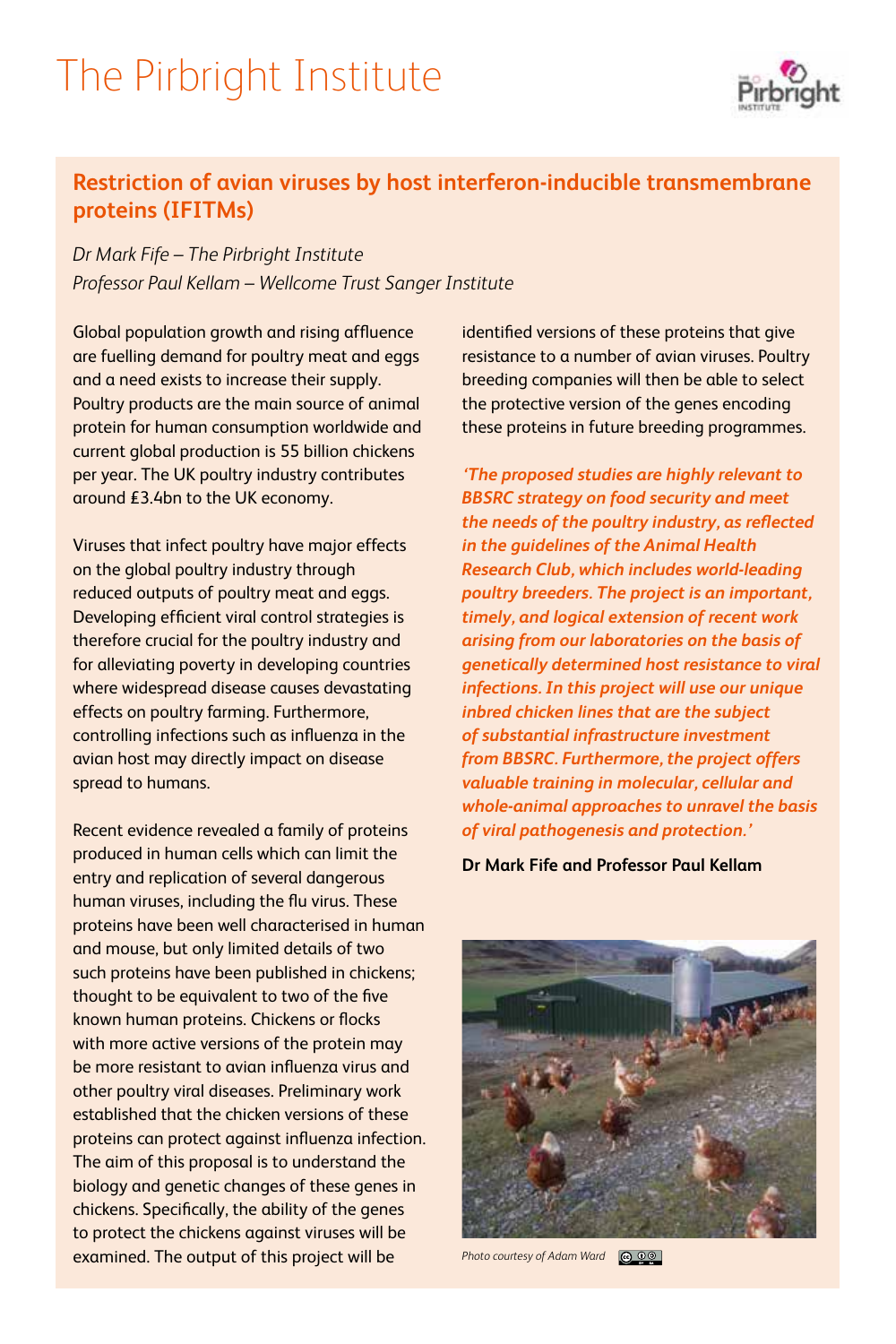### The Roslin Institute

### **Understanding resistance and differential vaccine responses to** *Eimeria* **in the chicken – novel biomarkers and genetic control**

*Professors Pete Kaiser and Stephen Bishop – The Roslin Institute, University of Edinburgh Dr Damer Blake and Professor Fiona Tomley – Royal Veterinary College*

One of the main underpinning factors for a profitable large-scale poultry industry is the fact that the disease coccidiosis, caused by species of the protozoan parasite *Eimeria*, is controlled primarily through the use of drugs, or coccidiostats. Reliance on a single main control measure is not ideal, particularly with political pressure in some parts of the world to ban the use of coccidiostats. Vaccines are currently primarily produced by passage of *Eimeria* through birds and therefore are neither a cheap nor practical solution to replace coccidostats.

Resistance to *Eimeria* infection has recognised in inbred lines of chickens, but attempts to map this have been largely unsuccessful.



Chromosomes associated with resistance have been identified, but causative genes, or better still causative mutations, are yet to be identified. Differential responses to vaccines have been described, presumably due to similar mechanisms, but this has yet to be formally proven.

In this research, disease resistance and differential responses to vaccines will be mapped, using modern techniques, in particular the newly available 600K SNP chip. Similarly to BBSRC-funded work on *Campylobacter*  resistance, both inbred birds in a backcross design and commercial birds in a genome-wide association study will be used.

It is well established that the control of *Eimeria* infection requires a strong inflammatory response, but the precise components of this response are not understood, as it was last studied in depth before details of the innate immune response and different T cell populations were known in the chicken. Researchers will therefore analyse the immune response to *Eimeria* infection. By investigating potentially novel aspects of this response the findings may lead to new tools for defining disease biomarkers and phenotypes.

Eimeria maxima oocysts. USDA ARA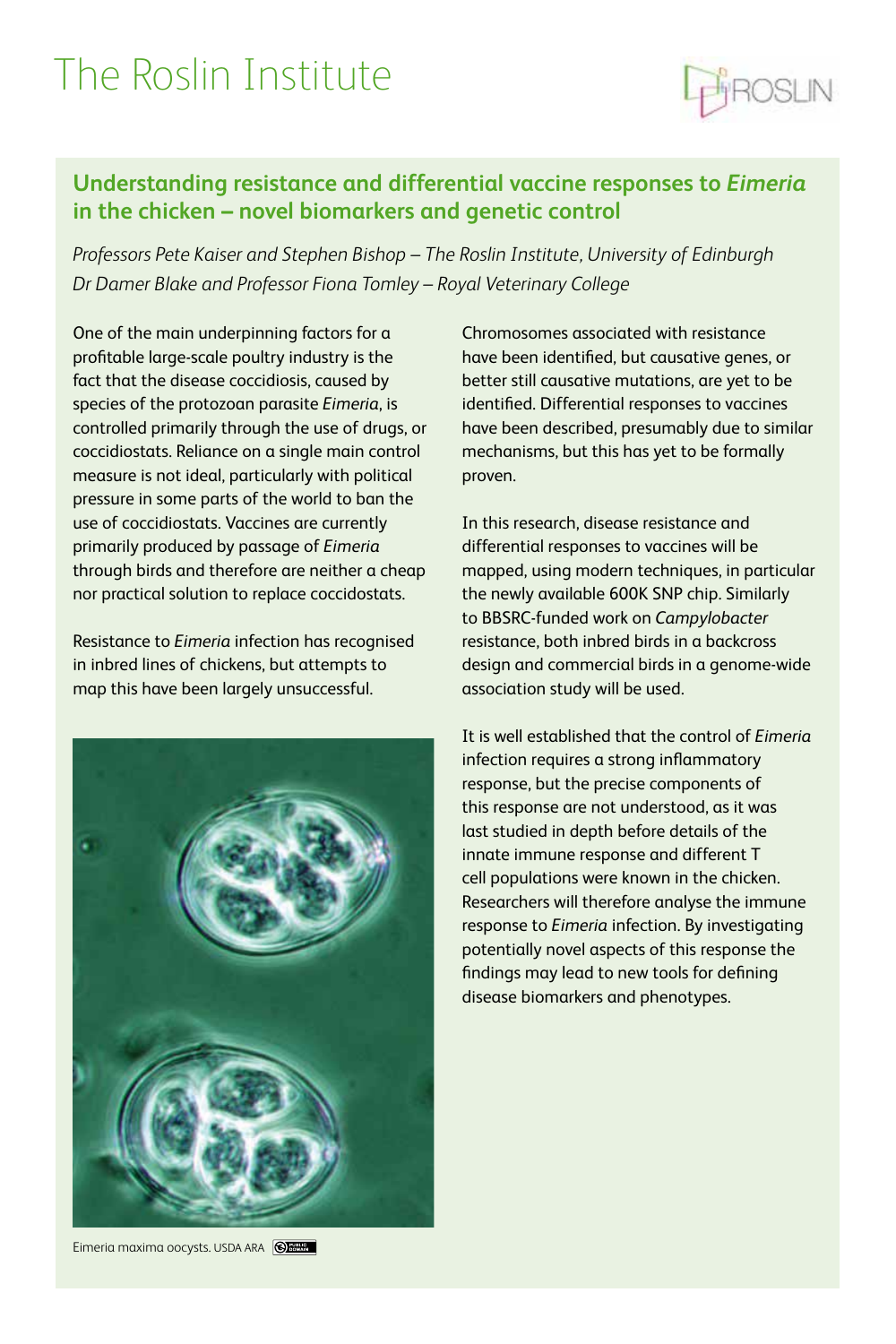### University of Glasgow



#### **The influence of selective breeding on MHC diversity**

*Professor Michael Stear, Dr Louise Matthews, Dr Richard Reeve – University of Glasgow*

Animals differ in susceptibility to disease and much of the variation is genetic in origin. The major histocompatibility complex (MHC) is one of the most important genetic regions as it contains genes that determine how the immune system recognises and responds to diseasecausing foreign organisms.

Animal breeders seek to identify genetically resistant animals and use these to produce offspring with enhanced resistance to disease. Evolution has produced a wide range of different genetic variants at the MHC and it is possible that this diversity can be managed to optimise disease resistance in livestock populations.

This project will identify the selective forces that maintain variation at the MHC, through a test system utilising parasitic roundworm, an important disease of livestock. It is known that the MHC plays an important role in roundworm resistance and the roundworm infection and disease process in sheep in particular, is well understood. This system is therefore ideal to study how MHC variation influences resistance to disease.

A population of sheep selected for high levels of roundworm resistance will be studied to allow quantification of the selective forces that maintain the high variation at the MHC. Using advanced statistical programs to remove background variation it will be possible to test whether roundworm resistance in individuals with different MHC genes could have arisen by chance.

Results from previous testing of a Scottish population led to predictions that individuals with a pair of similar genes will recognise fewer parasite molecules than an individual with a pair of dissimilar genes. It is expected

that individuals that recognise more parasite molecules will be more resistant to infection.

The influence of selective breeding for disease resistance and production traits on MHC diversity will be measured using a recently developed mathematical formula to aggregate many different measures into a single diversity profile. The process of selection will also be modelled to reproduce the effect of selection on MHC diversity. Once an understanding has been developed of how selection affects MHC diversity and how MHC diversity affects disease resistance, selection schemes can be created to optimise the contribution of the MHC for resistance to disease.

*'We are pleased that the Animal Health Research club has funded this work. The project aims to incorporate the most important set of genes for disease resistance into modern breeding practice.'* 

**Professor Michael Stear, Principle Investigator**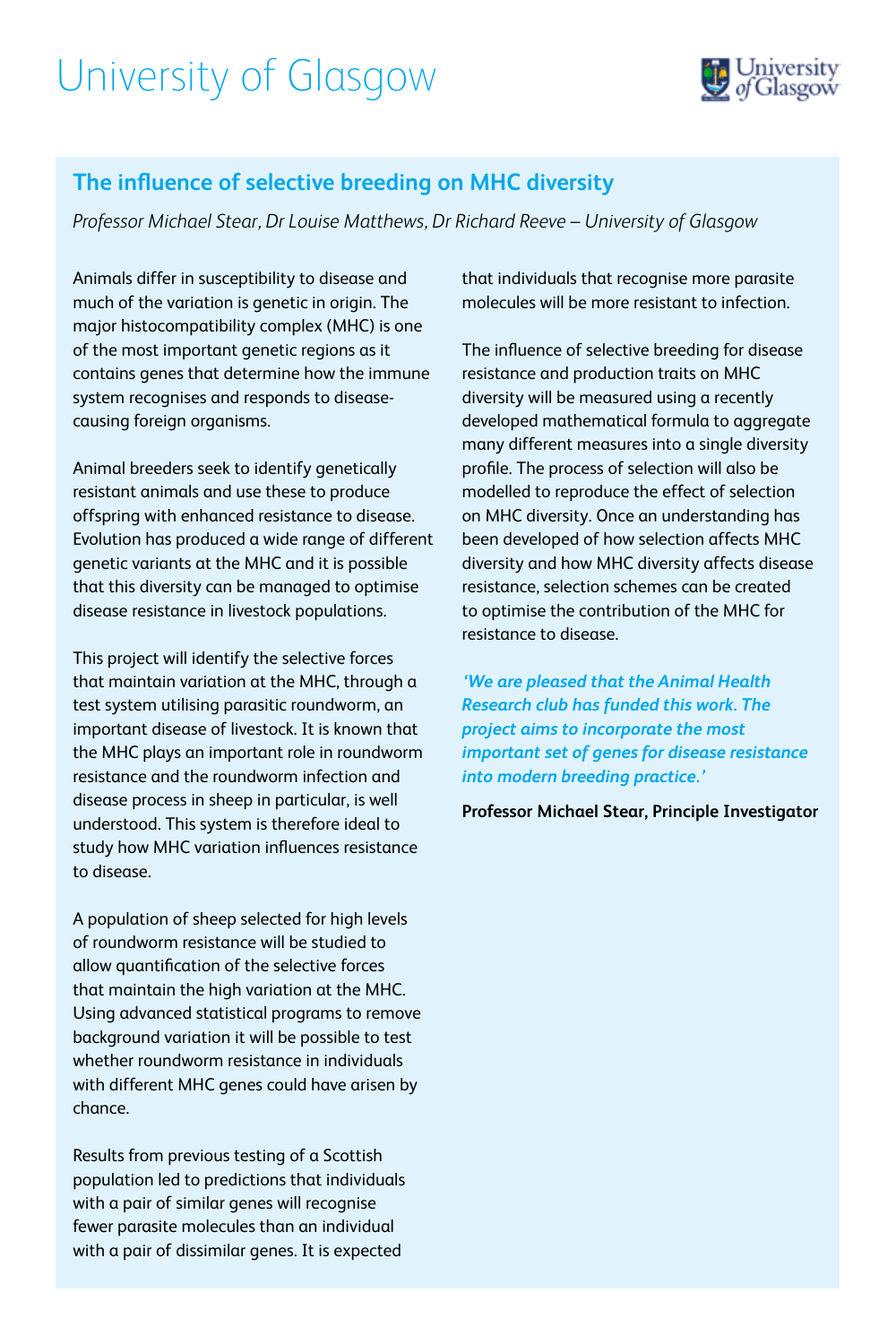#### **ARC membership**

We thank all the ARC member companies for their input into the Club, both financial and scientific, and look forward to working with them over the course of the Club projects. We also thank the KTN for their coordination work, and The Scottish Government for their input and funding of the Club.











DEVELOPMENT BOARD

**HDB** 

Д